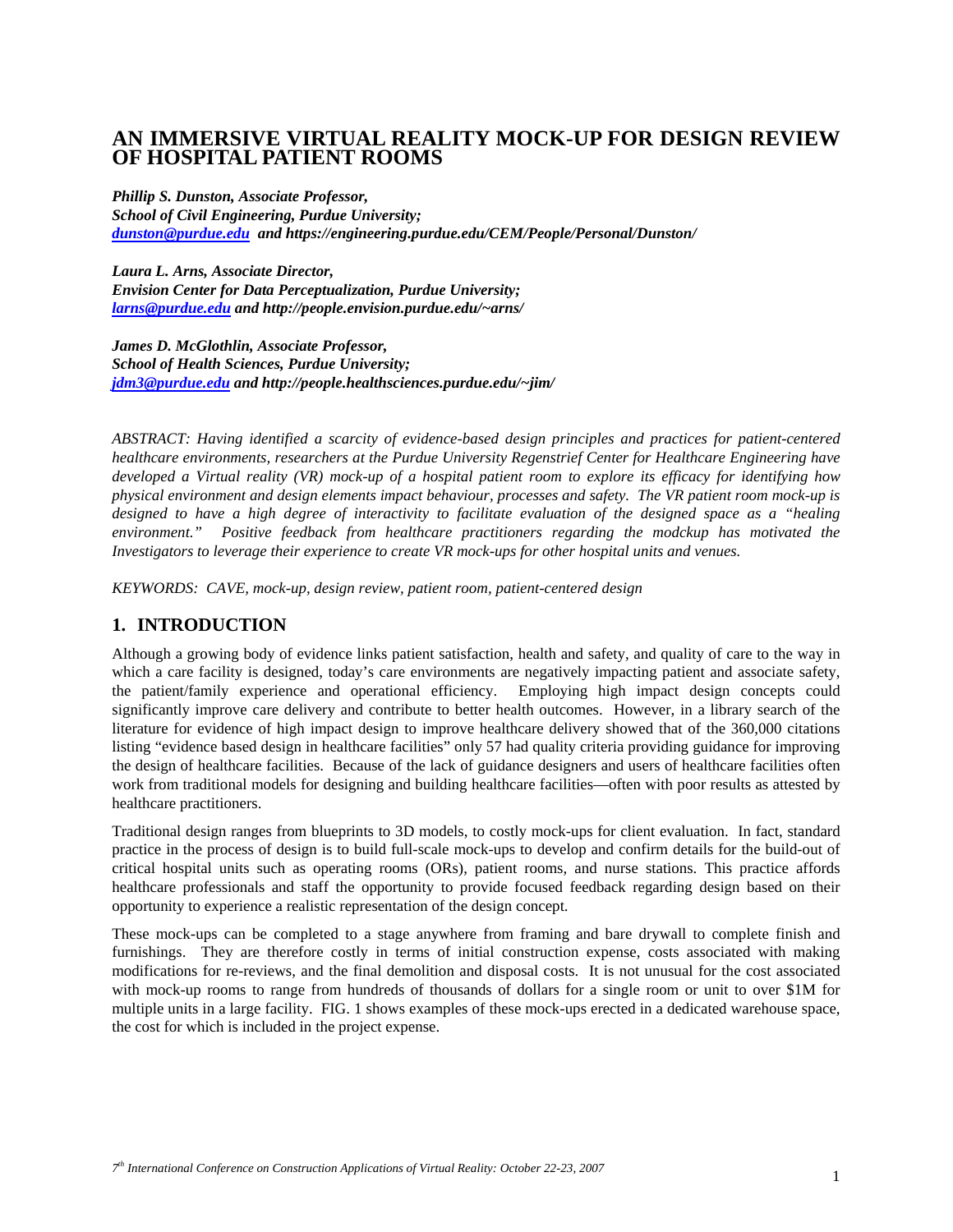

*FIG 1. Mock-ups of selected hospital rooms (http://www.arnett.com/camc.html).* 

The use of virtual reality offers an opportunity for various stakeholders representing the client healthcare organization to have an interactive experience with hospital units ranging from a patient's room to an operating room to an entire hospital at a fraction of the cost of mock-ups. Recent work on patient-centered design through the Purdue Discovery Park Regenstrief Center for Healthcare Engineering (RCHE) and the Envision Center for Data Perceptualization at Purdue University has produced a Virtual Reality (VR) model of a modern patient room that can be inspected in a Cave Automatic Virtual Environment (CAVE). The full-scale, stereoscopic, real-time, 3D visual simulation in the CAVE facilitates a compelling experience of the actual spatial relationships that would result from the room design.

Literature documents notable examples of this technology being utilized in similar fashion to support design review for federal courtrooms (Majumdar et al., 2006; Moldovan et al., 2006). The motivation for these examples was also to replace or supplement the practice of using full-scale mock-ups, constructed typically or plywood in this case. While the critical aspect of courtroom design reviews is proper sightlines from the various vantage points of courtroom occupants, the patient room review involves such things as evaluation of mobility of equipment and furnishings; dimensions and placement of doors, windows, and cabinetry; accommodation of flow into, out of, and within the room; accessibility and safety of the bathroom facilities; assessment of noise levels filtering in from outside the patient room; identification of architectural features for infection control; and intensity of various light sources. Hospitals constitute an even more suitable application domain for this technology due to the greater number of varied units to be constructed, the operational dynamics of many patient care processes, and the high concern for patient safety and comfort. For example, FIG. 2 depicts an OR design concept in which it is apparent that the motions of flexible and mobile equipment must be fully understood and considered. Not only can such equipment be visually simulated using VR, but the dynamics of human activity in the OR can also be modeled. Real-time interactivity with the 3D design model is a value-adding capability that separates this immersive visualization over other 3D model visualizations.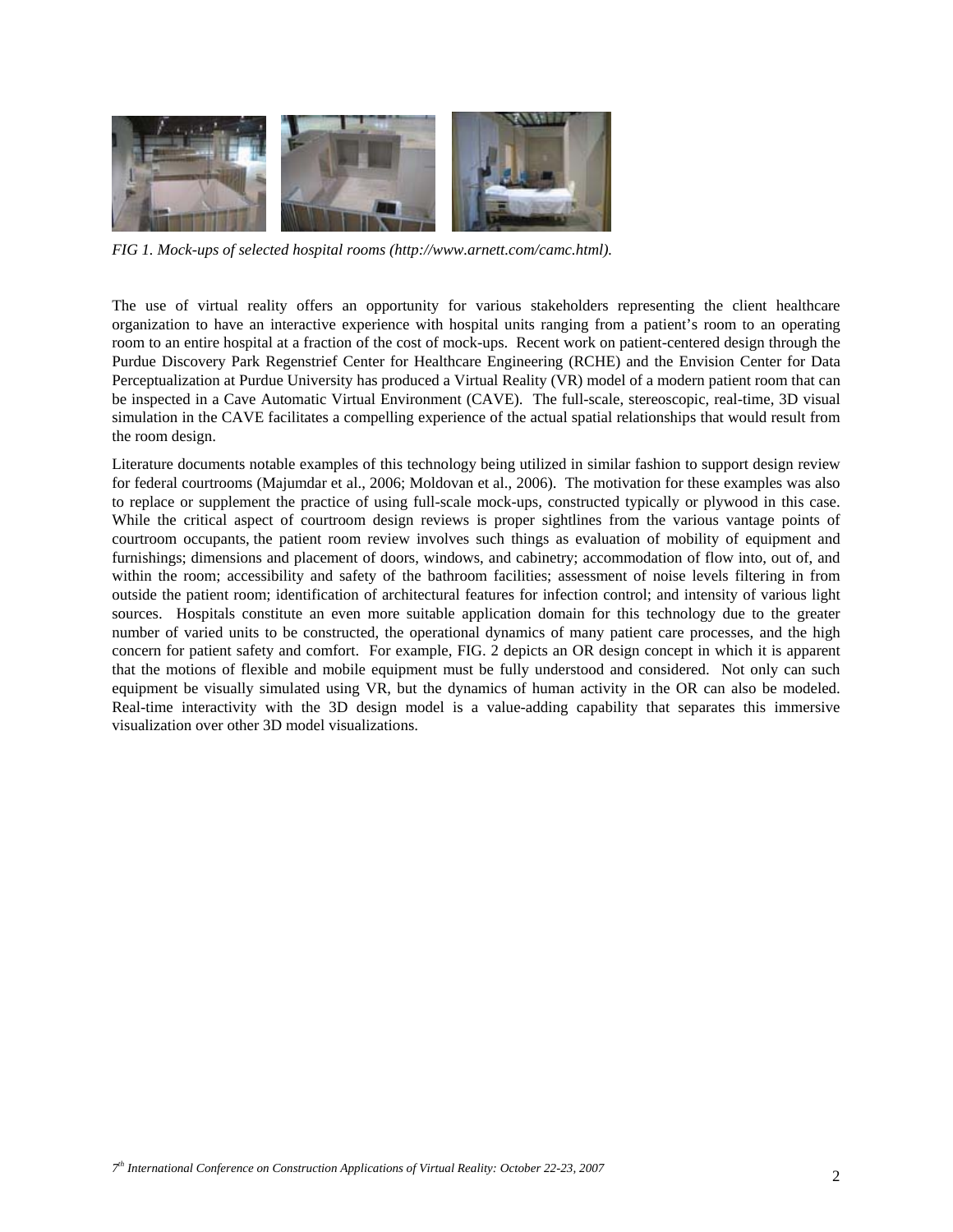

*FIG. 2: Example of modern operating room design* 

The remainder of this paper describes the VR patient room mock-up, gives an account of its evaluation, and makes recommendations regarding possible enhancements and how the experience gained by the Investigators can be leveraged to create VR mock-ups for other hospital units.

#### **2. DESCRIPTION OF PATIENT ROOM VIRTUAL MOCK-UP**

The patient room mock-up is modelled after actual rooms in the Bariatrics and Obstetrics department at St. Vincent Indianapolis Hospital. The patent room mock-up is explained in the following sections with respect to hardware, the development software used, and the key features of the application. Examples of functionality are also highlighted to underscore the usefulness of the VR visualization.

### **2.1 Hardware**

The virtual patient room was created to run in Envision's CAVE-like setup (FIG. 3), a Fakespace FLEX™ system featuring three ten-foot by eight-foot panels for active stereo rear projection. These movable screens can be easily and rapidly rearranged to form a traditional CAVE (Cruz-Neira, 1995) with three walls plus a fourth panel as the floor, or as a large 30' wall capable of display for up to 50 viewers. This VR Theater is also equipped with an Intersense IS-900 ultrasound/inertial tracking system that allows correct perspective rendering and direct interaction with the virtual environment. A 5 channel speaker system in the corners of this facility further contributes to the effect by adding surround sound cues to the virtual reality environment. The displays are driven by a 4 node, 64-bit dual Opteron Linux PC cluster with nVidia Quadro FX4500G graphics cards.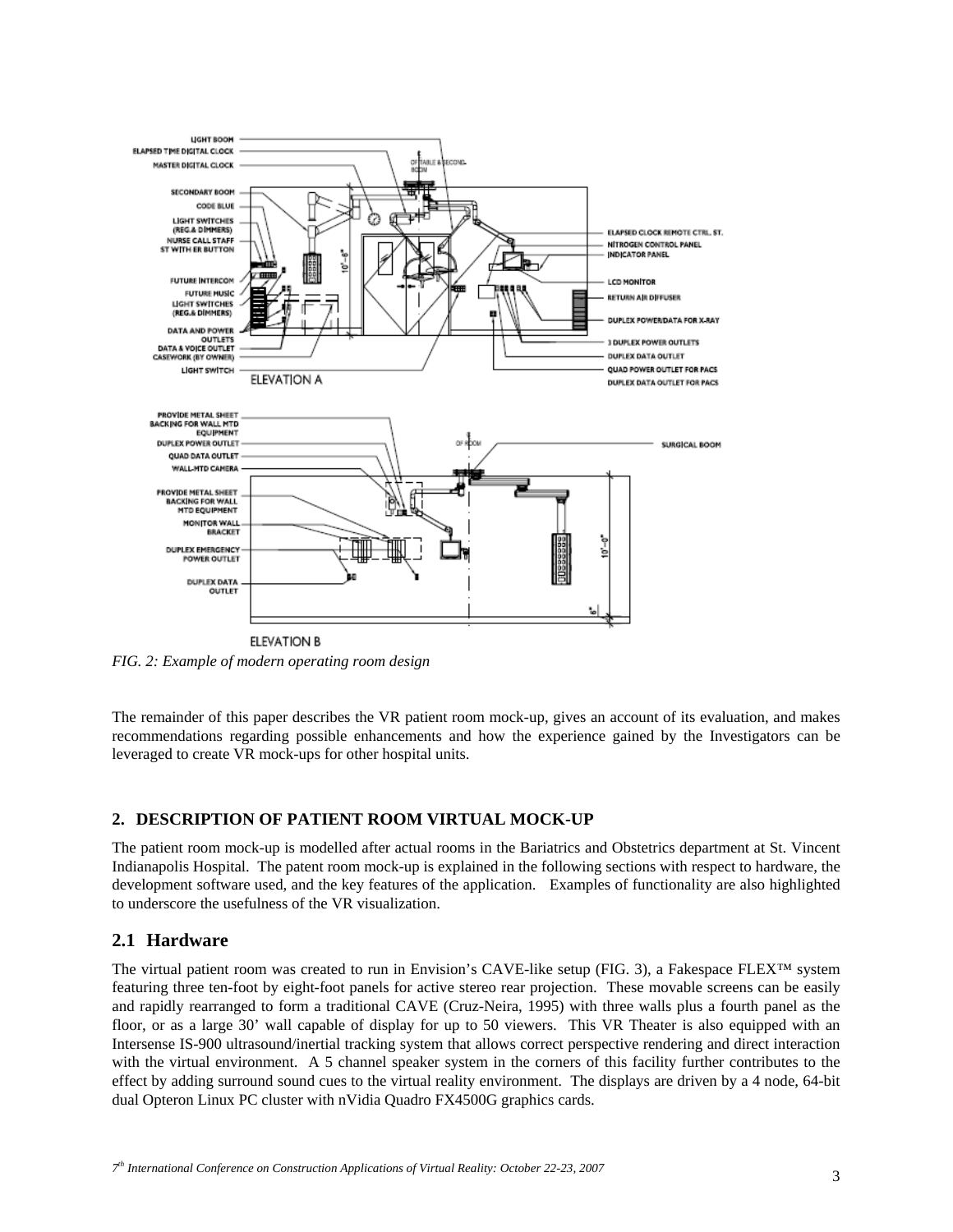

*FIG. 3: Patient room display in VR Theater CAVE setup.* 

### **2.2 Development Software**

The patient room application was developed primarily using the VRJuggler toolkit (Bierbaum et al., 2001). Coding was done in C++ and utilized the OpenSceneGraph (OSG) rendering API (www.openscenegraph.org). Models for the room and furnishings were created in 3DS Max, and then exported to OSG using the OSGExp plugin. Items were named so that they could later be located in the scenegraph. This allows the developers to search for specific items, such as "bathroom\_door" and then program interactions for that piece of geometry. Use of these Open Source toolkits allows for a great deal of flexibility and portability. For example, it may not always be possible to transport nurses, doctors, hospital health and safety professionals, and architects to Envision for a design review. Instead, a portable VR system can be taken to remote sites for reviews of the patient room. More details on this system can be found in (Arangarasan, et al., 2003), and a picture is shown below in FIG. 4. The VRJuggler toolkit allows the patient room application to run on the portable system with no changes to the code. It would also allow the application to run on other operating systems, with different hardware such as a head-mounted display.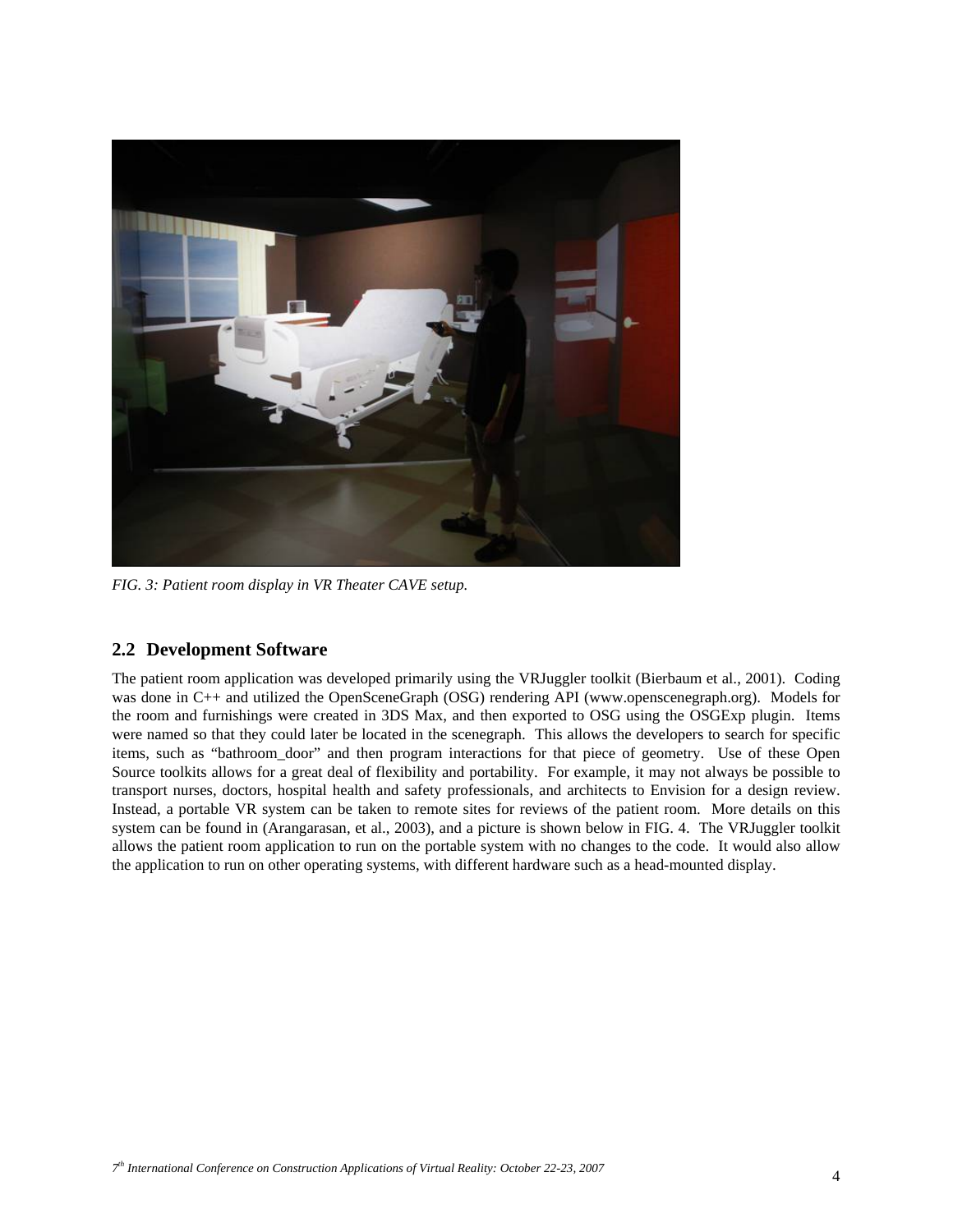

*FIG. 4: Portable VR display system.* 

# **2.3 Application**

The application begins with the user standing in the hallway of the hospital, outside the patient room. At this point, the audio is relatively loud, as is common in public areas of a hospital. The audio used is an actual recording taken at the hospital used for the virtual model. The user can then open the door to the patient room and enter. As the user closes the hallway door, the audio level is scaled down, but still audible, for a realistic impression of sound levels within the room. Within the room itself, localized sounds are available, so that as the user gets closer to an object like the clock, the audio produced by that object gets louder.

Once inside the room, the user can perform a variety of actions. He can wander throughout the room to check clearances, sound levels, sightlines, functionality, and general appearance. Nearly all the furnishings in the room are mobile, so the user can grab pieces of equipment and furniture and rearrange them within the room. He can also carry items with him while walking to check whether there is adequate space to move equipment to the positions needed. FIG. 5 shows a user moving the table to be closer to the bed, while avoiding colliding with the IV pump. Doors and drawers on the furniture can be operated to further check clearances. FIG. 6 shows the user opening one of the dresser drawers near the bed.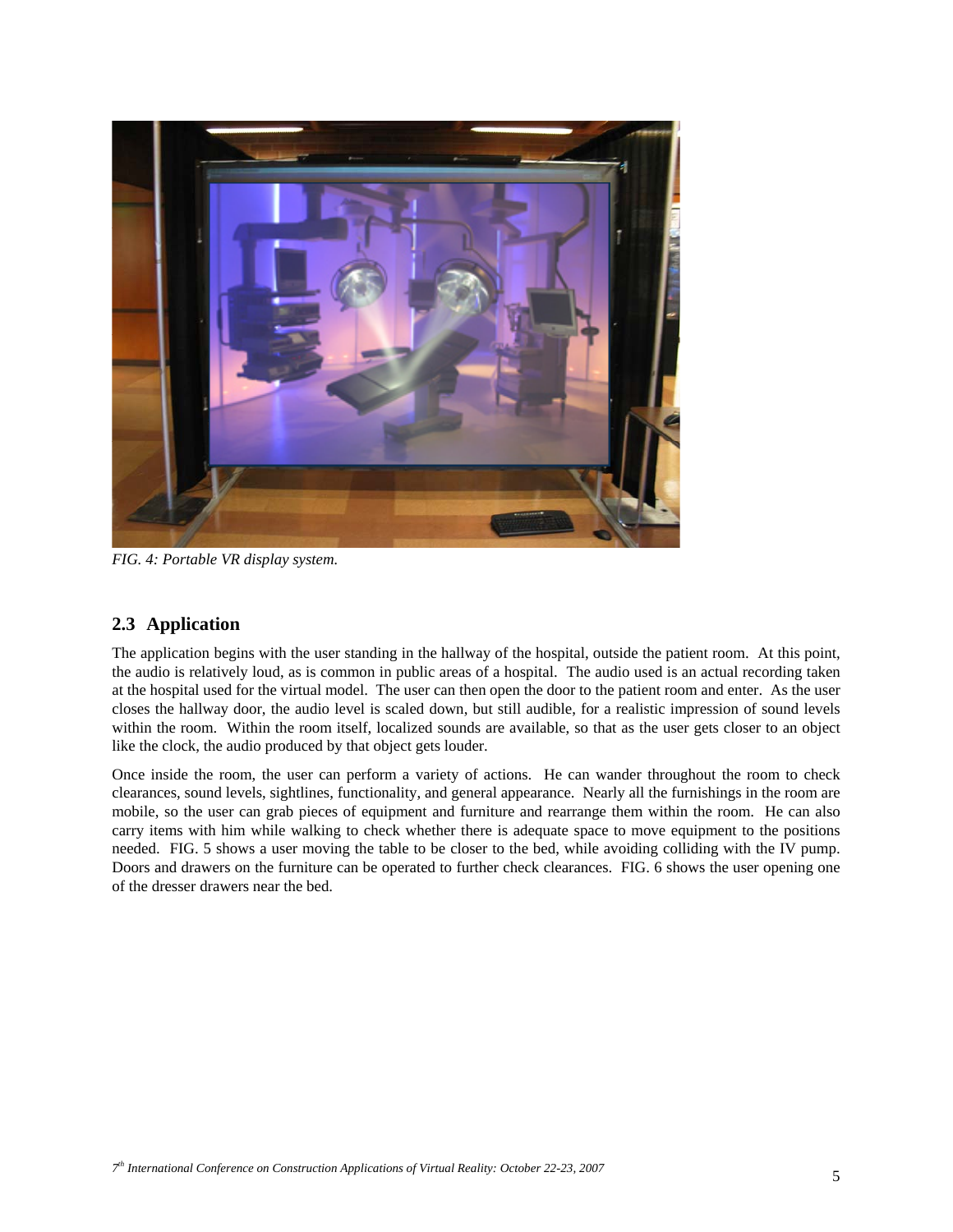

*FIG. 5: User demonstrating furniture mobility by rolling table closer to patient bed.* 



*FIG. 6: User opening drawer to check clearance.* 

By moving and changing objects in the room, users can determine possible problems with the room layout. For example, FIG. 7 shows the user opening both the door to the hallway and the door to the bathroom at the same time. He can clearly see that the doors work correctly and do not hit each other even when both are open. However, he can also see that the space between the doors is fairly small, so that plans to place any objects (such as a coat rack) behind the door would be inconvenient. In FIG 8, the user has discovered a potential problem. When working on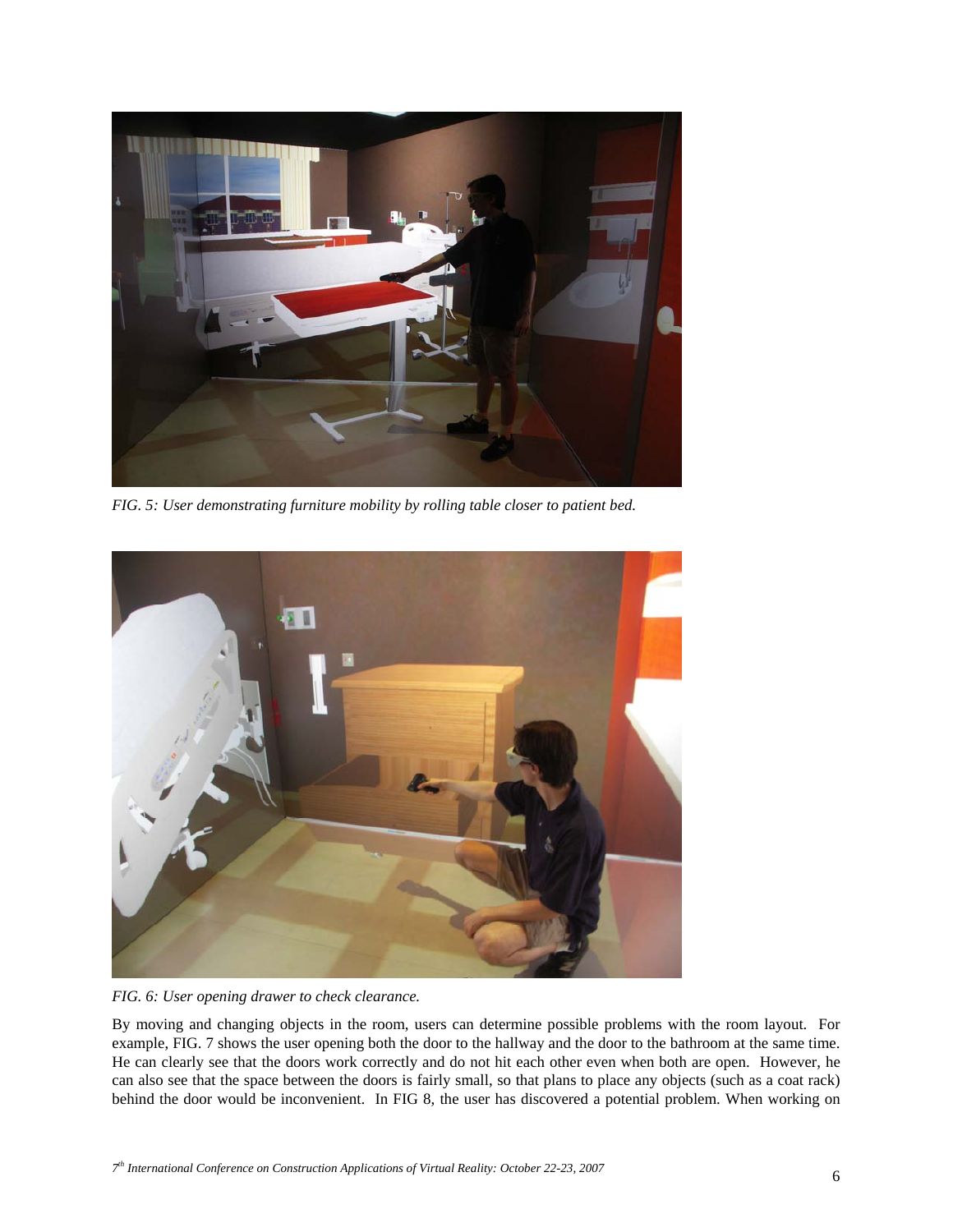the far side of the bed, by opening a cabinet door to get an object out, the user has become trapped between the wall, the bed, a table, and the cabinet. Clearly there is too much furniture in such a small area.



*FIG 7: User demonstrating adequate clearance between entry and restroom doors.* 



*FIG. 8: User finding himself trapped between furnishings when cabinet is opened.*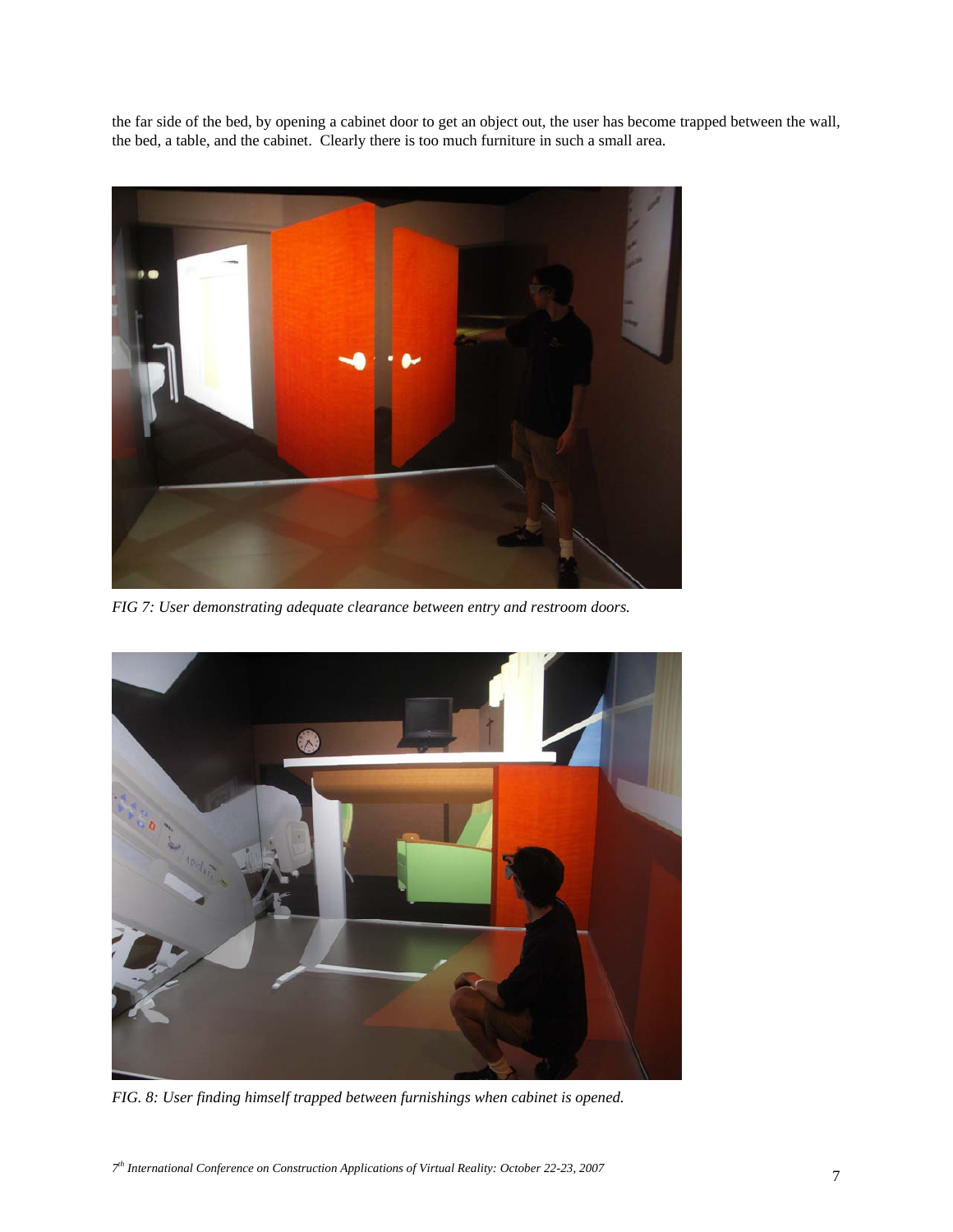In addition to changing specific items in the room, the user can also change the overall environment. The lighting levels can be adjusted to a variety of settings. The image outside the window can also be changed to simulate the view from ground level, higher levels, urban environments or more natural environments. Given a specific location for the hospital, the unique views from each room could be simulated. Finally, the user can change the size of the room. Currently there are only two presets—a standard size room and a large size room. Future additions could make it possible to actually move the walls continuously until the user felt the room was the ideal size and shape.

These interactive features are critical to the value derived from the VR mock-up because they allow users from among the healthcare provider team to evaluate more than just a static layout but the actual active environment in which care will be provided to the patient. Practitioners exploring the VR mock-up noted that the very same shortcomings known to be in the actual patient room are readily identified in the visual simulation, thus confirming the value of a VR mock-up for design review.

### **3. ASSESSMENT OF CURRENT MOCK-UP**

Purdue researchers conducted pilot testing of this VR patient-centered room among selected healthcare personnel, including nurses. Some of the nurses who have experienced the simulation also work in the actual facility from which the VR room is modelled, so their impressions were particularly insightful. The evaluation was not structured, but essentially demonstrations to obtain informal responses to the simulation. An additional objective was to help in the thought process for a questionnaire and biometric feedback (i.e., heart rate, respiratory rate, blood pressure, galvanic skin response) to quantify emotional responses to the VR simulation and to compare this with constructed mock-ups and with the actual finished product.

Nurses and healthcare personnel who have interacted with the VR liked the "immersed" and interactive sense of the simulated hospital environment. This effect is something they could not obtain from a "window-on-the-world" (desktop) 3D environment. They were especially impressed with the relative perspective of the patient room when they changed position. For example, when stooping down to reach a lever to raise the bed, the VR room changed convincingly with their viewing perspective as though they were in the actual room.

## **4. PLANS AND CHALLENGES FOR FUTURE MOCK-UPS**

Success with the patient room mock-up encourages the Investigators to leverage knowledge gained to develop simulations of other hospital units. The operating room (OR) is considered to be an option of high priority to hospital officials. Such a model would be distinguished from the patient room by two particular elements:

- Population by manipulatable equipment—fixed, mobile, and flexible mounted devices (see FIG. 2) and
- Human avatars (i.e., articulating virtual manikins), programmed to follow typical travel paths of medical professionals and staff entering, exiting, and performing basic functions.

These additional elements will enable the uniquely dynamic nature of the OR where the important issue for practitioners is process and flow of activities associated with various medical operating procedures.

The Investigators contend that the potential for cost savings from using VR mock-ups in lieu of full-scale physical mock-ups is compelling, but direct cost is not the only factor to be considered. While the authors roughly estimate that a VR mock-up from scratch (new computer code) might cost on the order of one-fifth the cost of the average mock-up—which might vary on average between \$150K to \$500K depending on the design and number of modelled rooms—it also could take from 6 months to a year to produce in the typical academic research environment utilizing students programmers. The research team has learned from conversations with healthcare practitioners from various hospitals that this time requirement for creating such highly interactive simulated environments is the prime limiting factor preventing project teams for new hospitals from investing in VR mockups. The typical hospital design and construction schedules are so rapid that many decisions must be made faster than a mock-up can be created from scratch. While the creation of the rooms is relatively simple and can be done